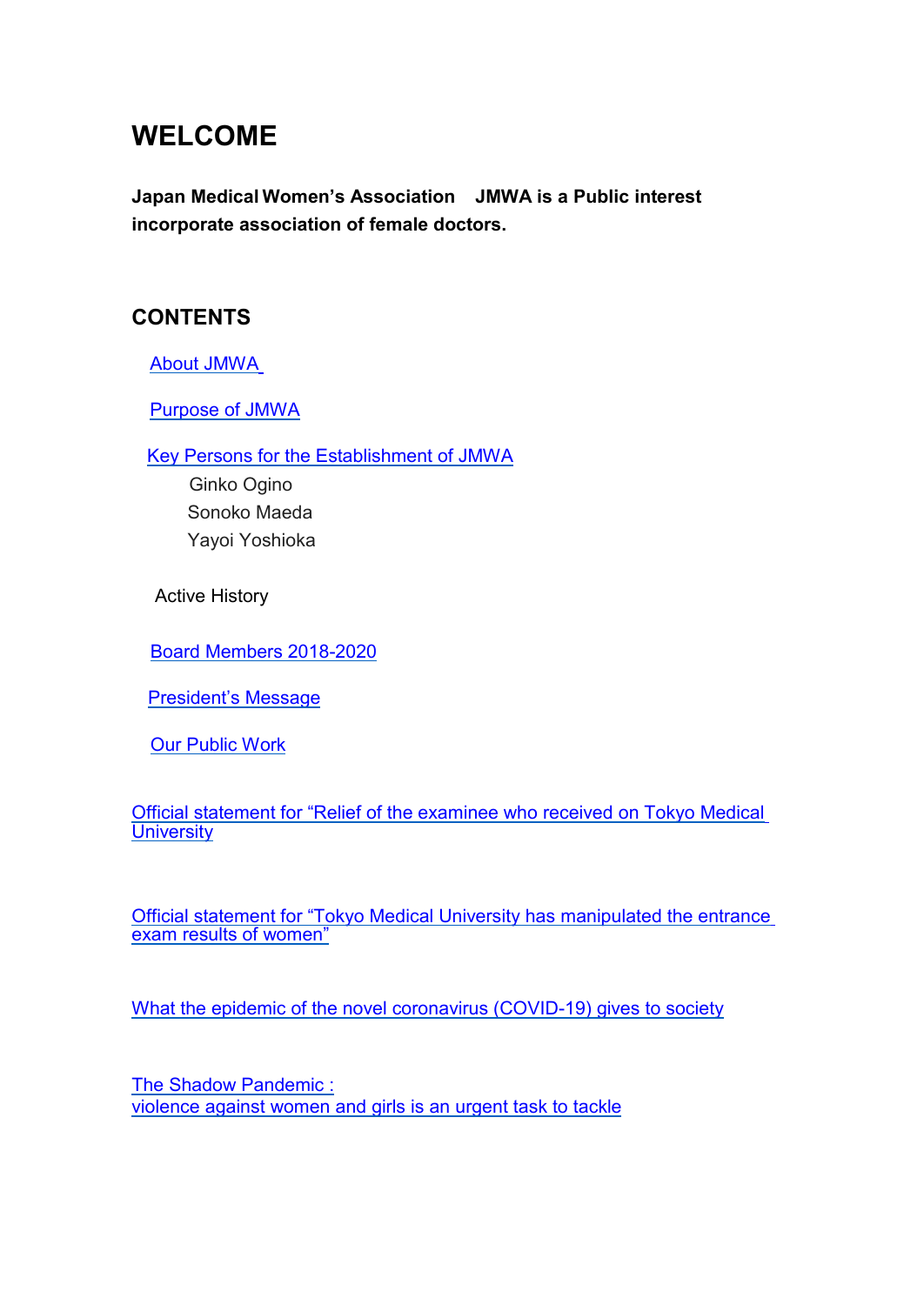# <span id="page-1-0"></span>**About JMWA**

JMWA was founded in 1902 mainly by Sonoko Maeda and Yayoi Yoshioka. JMWA have been engaged in medical research, promote of medical care, and cooperation between female doctors since the establishment of the association. JMWA was approved in 1969 as an incorporated association and in 2012 as a public interest incorporated association.

## <span id="page-1-1"></span>**Purpose of JMWA**

Improving the status of female doctors and mutual training. Welfare promotion, community medicine, and social activities. International exchange.

## <span id="page-1-2"></span>**Key Persons for the Establishment of JMWA**



#### **Ginko Ogino M.D. (1851**〜**1913)**

The first woman to pass the national medical examination in Japan in 1885. At the time, women were not allowed to take the National Doctor Examination in Japan. She urged the government for three years to allow women to take national exams for practitioners.



### **Sonoko Maeda M.D. (1872** 〜 **?)**

Founder of JMWA (1902). She published the Japan Women's Medical Association magazine in 1913. She conducted human rights activities for women in cooperation with various women groups.



#### **Yayoi Yoshioka M.D. (1871**〜**1959)**

The first president of JMWA (1920-1959). She established Japan's first female doctor training school in 1900, Tokyo Women's Medical University (now Tokyo Women's Medical University).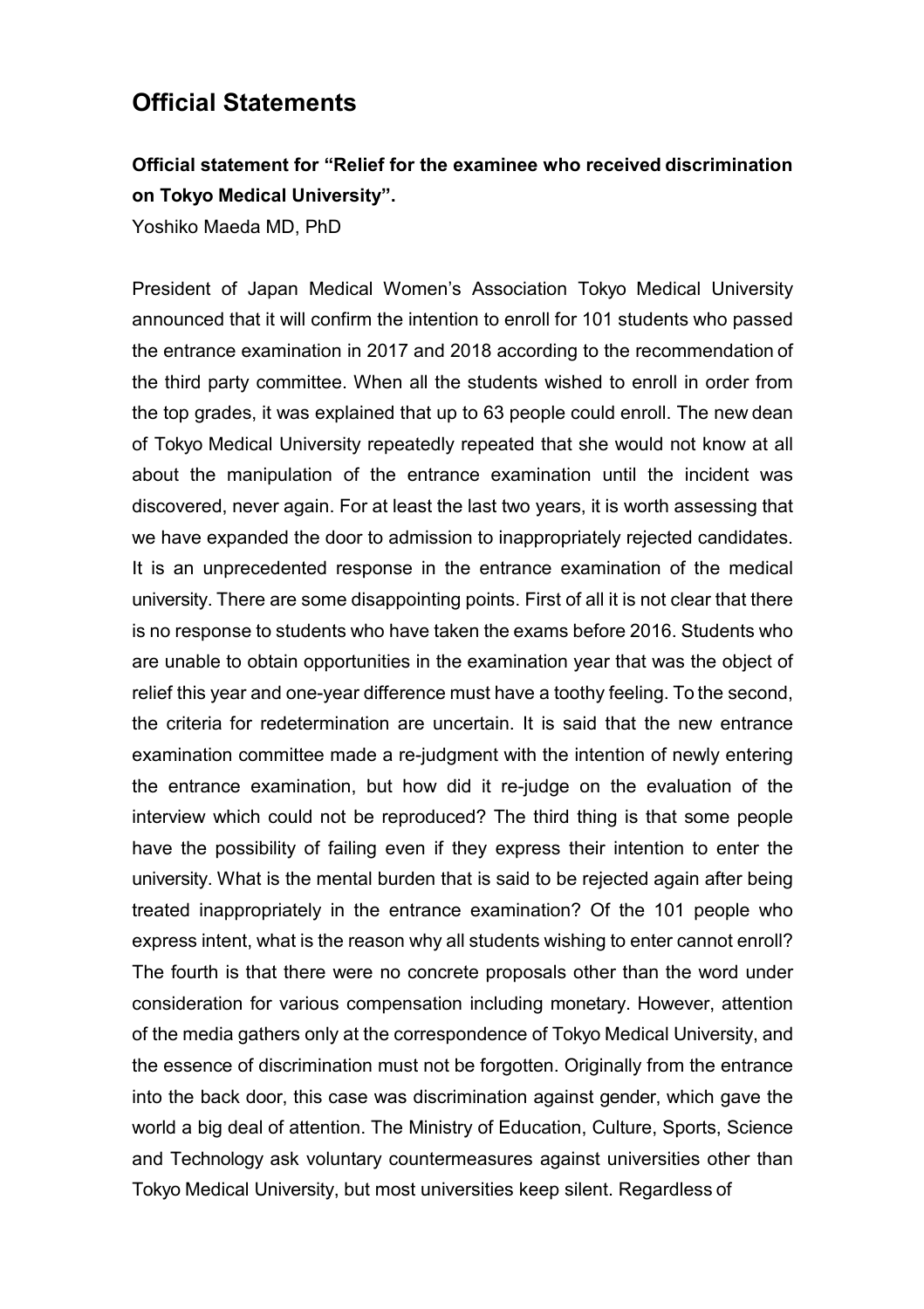whatever reasons, it is a fact that the acceptance rate of female students is lower in numbers than in other undergraduate departments of science. If it is not possible to explain the special reasons for such a difference only in the medical department, it is necessary to promptly clarify the facts and present remedial measures. It is of greatest concern that the entrance examination in 2019 will begin as it is and the discussion of discrimination against women will be ruined. Unless a clear action is taken to eliminate the "unconscious bias" overcome by a senior female doctor, clues to the solution cannot be seen.

(2018/12)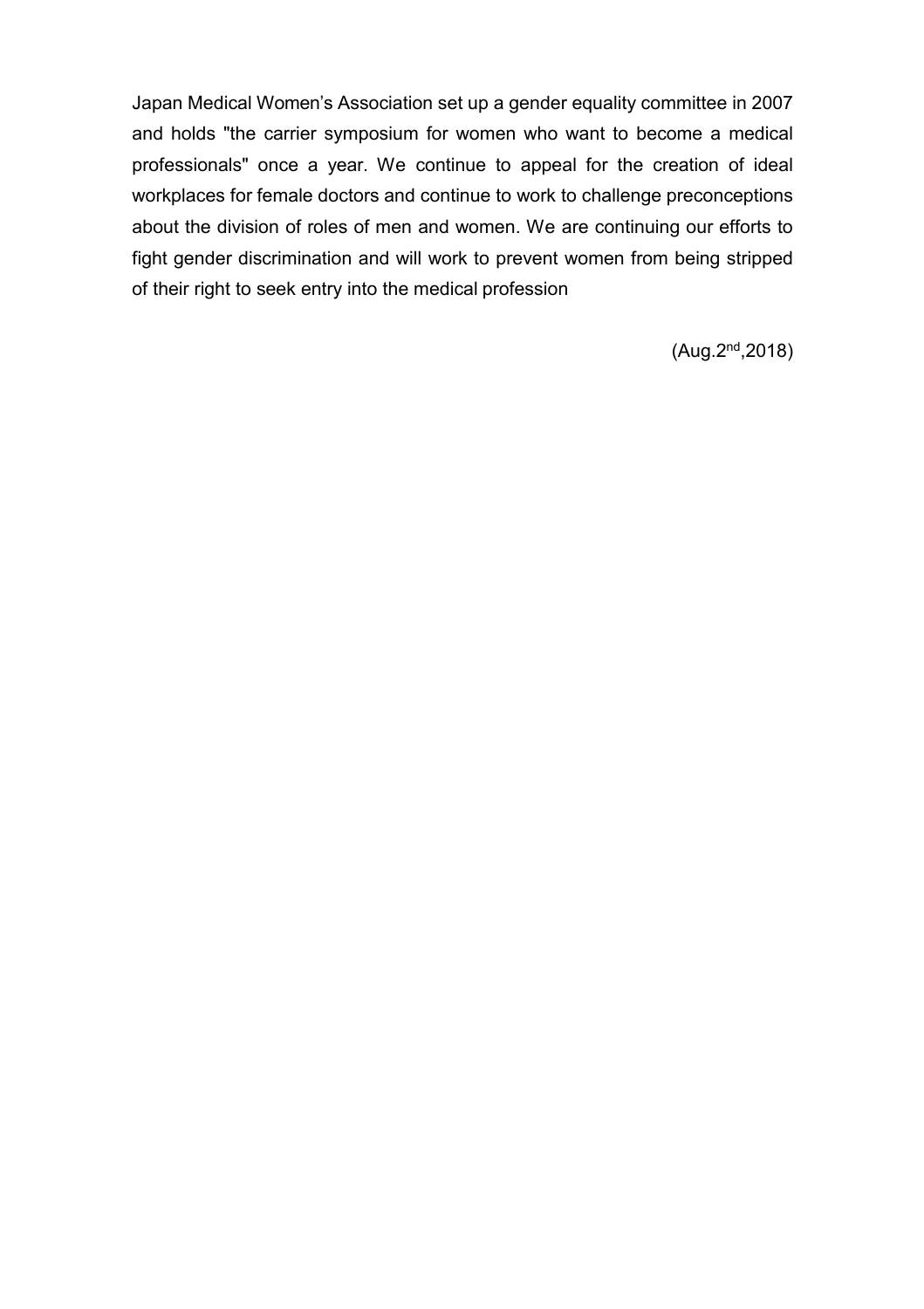<span id="page-8-0"></span>**What the epidemic of the novel coronavirus (COVID-19) gives to society.** Yoshiko Maeda M.D., Ph.D. President of Japan Medical Women's Association

March  $5<sup>th</sup>$ , 2020

The novel coronavirus (COVID-19) was identified as the cause of unexplained pneumonia in Wuhan, China at the end of 2019. What revived in my memory was the new influenza pandemic in 2009. When I returned from Chicago, which I visited at the American Urological Association, I was not able to get off the plane at Narita Airport for more than one hour to check for fever. At that time, the Minister of Health, Labor and Welfare was Mr. Yoichi Masuzoe, and the inspection by quarantine officers at the airfield was strengthened, calling it border measures.

I'm not in a position to talk about COVID-19 measures, especially the Diamond Princess, since I haven't seen the scene. To my knowledge, the treatment and research of infectious disease is quite different from the control of infection. I have worked as an Infection Control Doctor (ICD) at a hospital where I worked before, so I have a little knowledge and experience in infection control. ICD refers to healthcare professionals who specialize in infectious disease, infection control, and nosocomial infection control. In Japan, it is also the name of a professional qualification recognized by the ICD System Council. The ICD works as an Infection Control Team (ICT) in a multidisciplinary manner.

The new Coronavirus Infectious Disease Control Experts' Meeting was set up on February 14 and more than 10 days have passed since the quarantine of Diamond Princess started, so it may have been quite late. Furthermore, it is clear that the COVID-19 infection on the officers boarding the quarantine had failed to control the infection on board.

Of great concern in the epidemic of infectious disease is fear and discrimination due to lack of information. I wrote about society's discrimination regarding leprosy (Hansen's disease) before, and I think it is undeniable that this time the same feelings have erupted among the people. The first is the prejudice against China and the Chinese who were infected. Next is the prejudice against domestically infected people, their families, and the healthcare professionals involved. The U.S. Department of State has already raised the danger level for travel information to Japan in four stages to the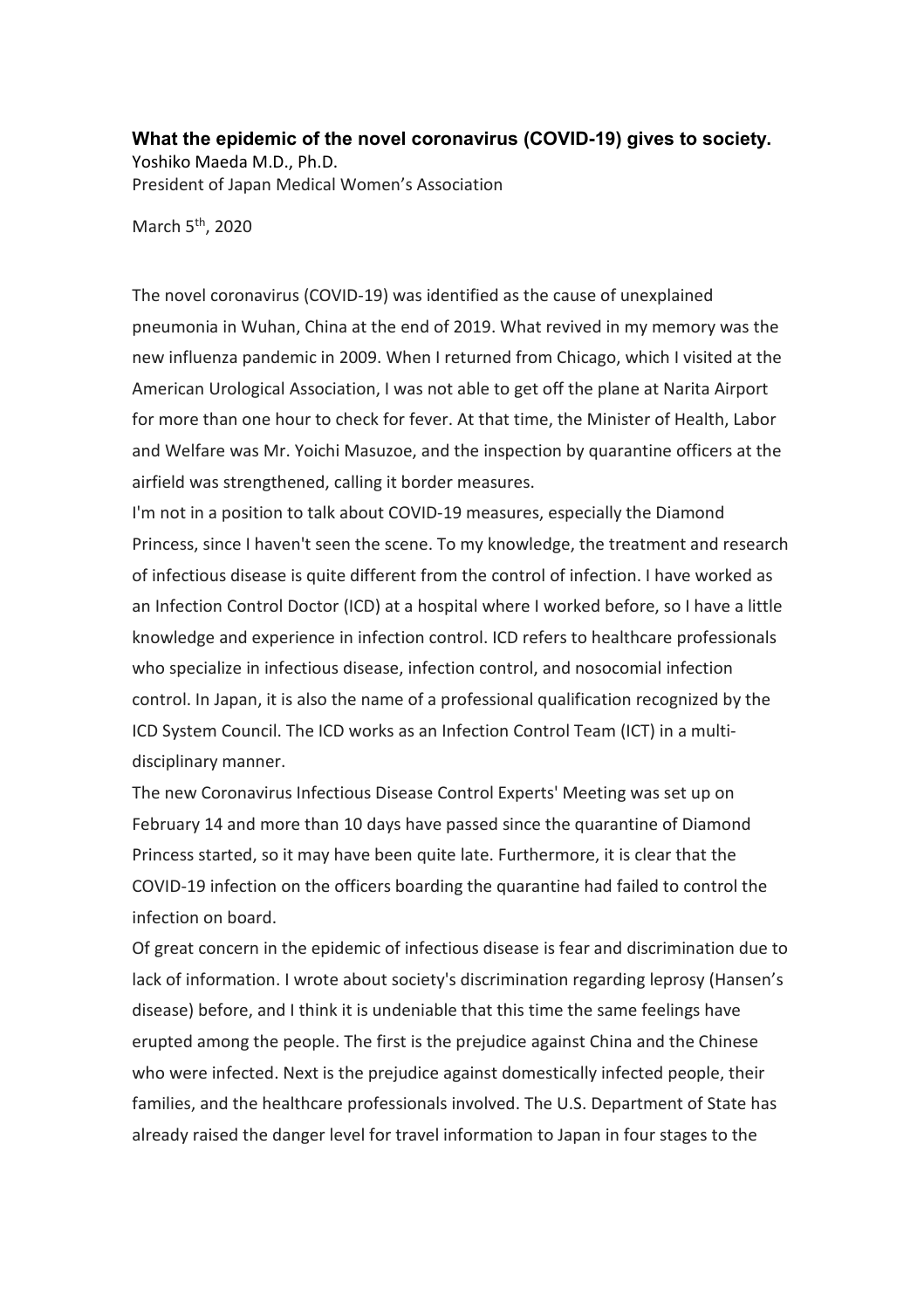second-higher "warning attention" on February 22 in light of the spread of the new coronavirus infection. The US Centers for Disease Control and Prevention (CDC) also raised the level of caution on travel to Japan to three levels, the second, "Strengthening Precautionary Measures." Japanese association for Disaster Medicine issued a protest statement on February 22 as Medical personnel, such as doctors and nurses, who have responded to the new coronavirus are being treated illegally, such as being treated as "bacteria" in the workplace. Discrimination and prejudice will eventually return to ourselves. We must keep in mind that if each of us is confirmed, we will be similarly exposed to prejudice.

On the other hand, on SNS such as e-mail, Twitter, and LINE, information that is different from accidents and facts that have not actually occurred, information that is not always accurate, and information about lies that are half-funded are transmitted and spread as hoaxes. We want you to handle the truth of the information carefully.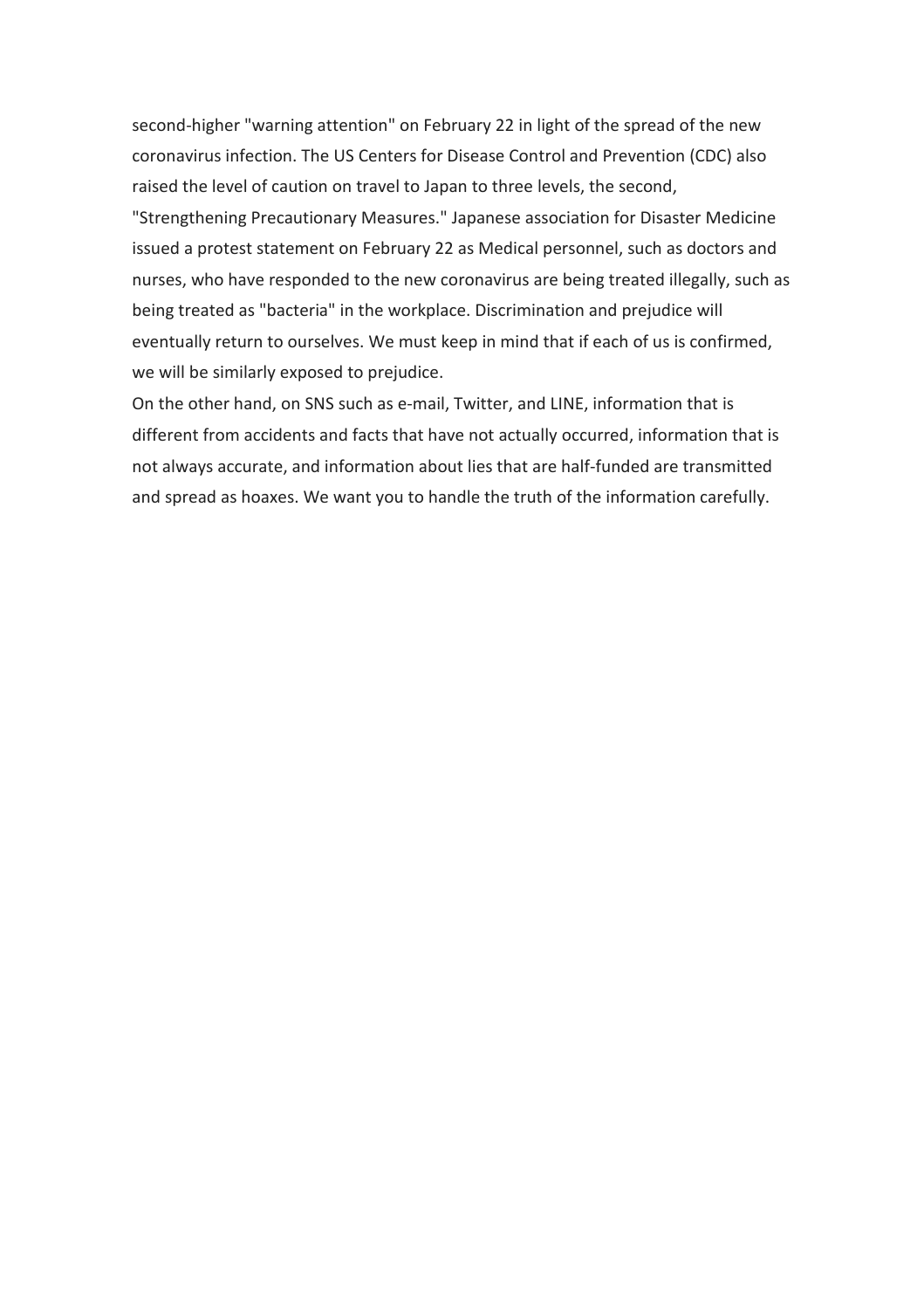### <span id="page-10-0"></span>**The Shadow Pandemic : violence against women and girls is an urgent task to tackle**

Statement by Yoshiko Maeda, M.D., PHD, President of Japan Medical Women's Association

#### 1) Current state of DV in Japan

"Domestic violence (DV)" is often used in Japan to mean "violence violated by a person who has a close relationship, such as a spouseor lover". " Act on the Prevention of Spousal Violence and the Protection of Victims" which was enacted in 2001 with the aim of preventing damage and protecting victims, is also called "The DV Prevention Act.

- Article 1 (1) The term "spousal violence" as used in this Act means bodily harm by one spouse (illegal attacks threatening the other's life or body; the same shall apply hereinafter) or the words and deeds of one spouse that cause equivalent psychological or physical harm to the other (hereinafter collectively referred to as "bodily harm" in this paragraph), and shall cover cases where, subsequent to being subjected to violence by one spouse, the other spouse has obtained a divorce or annulment of the marriage but continues to be subjected to violence by his/her former spouse.
- (2) The term "victim(s)" as used in this Act means a person(s) who has been subjected to spousal violence.
- (3) The term "spouse" as used in this Act shall include persons who are in a de facto state of marriage, even if it has not been legally registered, "divorce" shall include the circumstances of persons who were in a de facto state of marriage, even if it were not legally registered, and whose situation has changed to a de facto state of divorce.

"Spouse" is a person who has had a marital relationship, a domestic relationship, a factual marriage, or a cohabitation relationship, and who has committed violence while continuing the relationship. Does not include companionship partners who are not living together. "Violence" is limited to physical violence (illegal attacks that harm the body or life, such as beating and kicking) and threats to life and body. Mental violence includes life threatening such as killing. Sexual violence includes sexual acts and forced abortion. Does not include cases where there is no other threat to life and body.

Under the DV Prevention Act, victims and family members who have been subjected to physical violence or have been threatened by life can make a "protection order" petition to the court to prevent them from meeting their spouse. "Protection order" includes access prohibition order, evacuation order, telephone prohibition order, child access prohibition order, relatives etc. access prohibition order. However, it is difficult to make a petition. This is because the victim needs a number of documents (petitions, family register, resident card, proof of cohabitation if not a legal couple), evidence of physical violence or threat. The claimant must also prepare income stamps of 1000 yen and prepaid postage stamps of 2500 yen.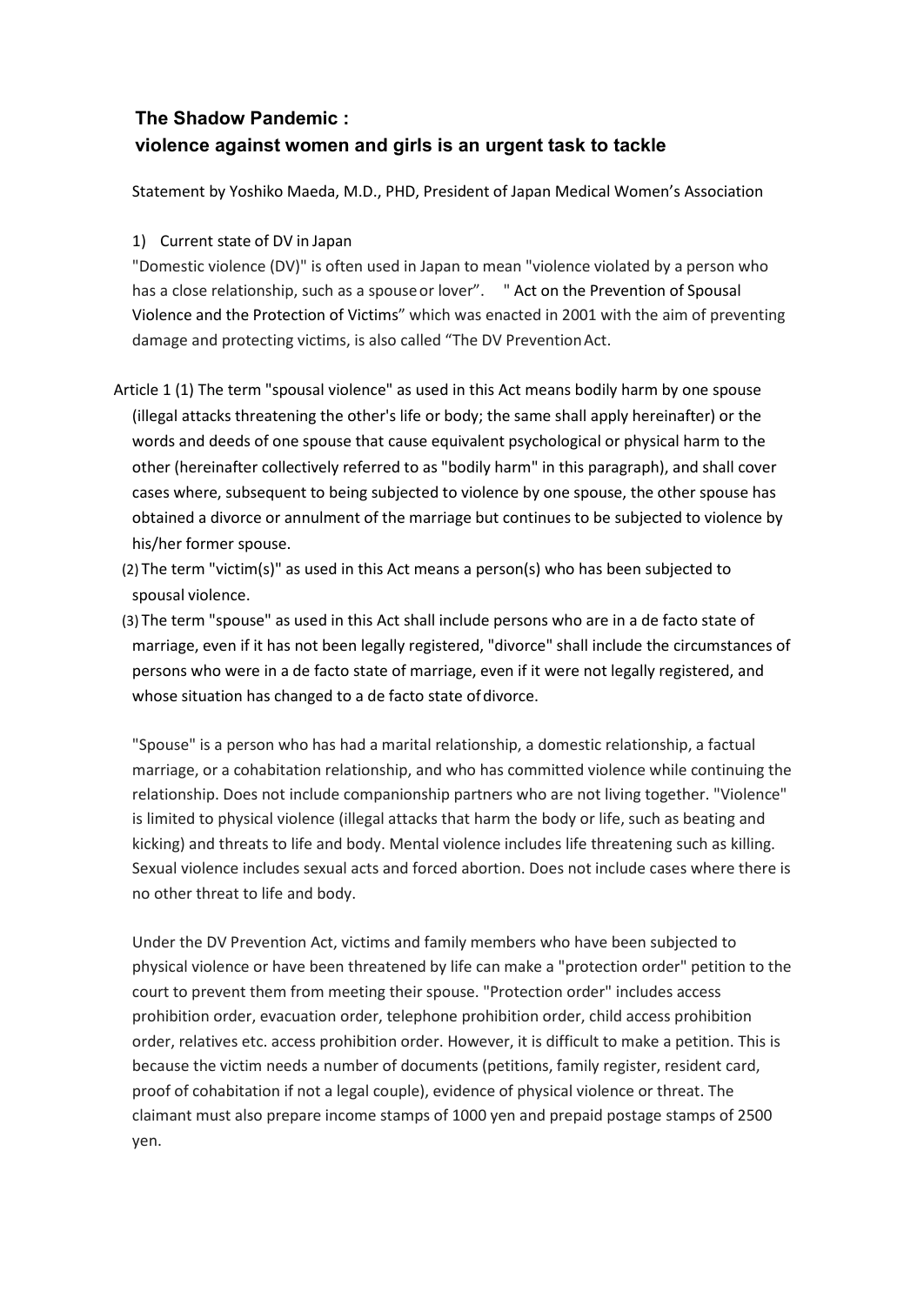The number of consultations with the Spouse Violence Counseling Support Center is increasing year by year, from 68,196 in 2008 to 114,481 in 2018. The number of counseling cases involving spousal violence in the police increased to 25,210 in 2008 and 77,482 in 2018. However, the number of protection orders filed has not increased to around 3,000 since 2008, and the number of protection orders issued has remained unchanged at around 2,500. In Japan, one wife every three days was killed by her husband by DV, one out of every three adult women suffered DV damage, and one in twenty is likely to be killed. In other words, there are 12 million criminal offenses per year, of which 1.8 million are attempted murders.

#### 2) DV and COVID-19 in the world

In the world over the past year, 240 million women and girls aged 15 to 49 have suffered sexual and physical violence from their immediate partners.

UN Secretary-General Antonio Guterres said in a press conference on the COVID-19 crisis on March 19, 2020, " We are facing a global health crisis unlike any in the 75-year history of the United Nations — one that is spreading human suffering, infecting the global economy and upending people's lives." "We must address the effects of this crisis on women. The world's women are disproportionally carrying the burden at home and in the wider economy." He also said on April 5th, "Over the past weeks as economic and social pressures and fear have grown, we have seen a horrifying global surge in domestic violence." "I urge all governments to make the prevention and redress of violence against women a key part of their national response plans for COVID-19. Together, we can and must prevent violence everywhere, from war zones to people's homes, as we work to beat COVID-19."

The COVID-19 epidemic continues and more and more countries are reporting outing restrictions and urban blockades, and DV is increasing because they are forced to live longer at home. The secretary-general of the UN Women's Organization, Mlambo-Ngcuka, calls this the "The shadow pandemic."

The number of DV reports and consultations is increasing in many countries. It has been reported 65% increase in DV consultation in the UK, 36% increase in spousal violence in France, 25% increase in DV consultation in Argentina, 30% increase in DV consultation in Singapore and Cyprus. On the other hand, while some countries are increasing shelter and increasing their DV budgets, 25% of the world's countries do not even have laws protecting women from DV.

#### 3) DV measures under expansion of COVID-19 in Japan

On April 24, 2020, the following email arrived from the Gender Equality Bureau of the Cabinet Office.

[Support for special fixed benefit (for those who are evacuated by DV)] Regarding this special fixed benefit (100,000 yen per person), there is support for those who are evacuated by DV. Those who are evacuated by DV can receive the benefits by prior application to the